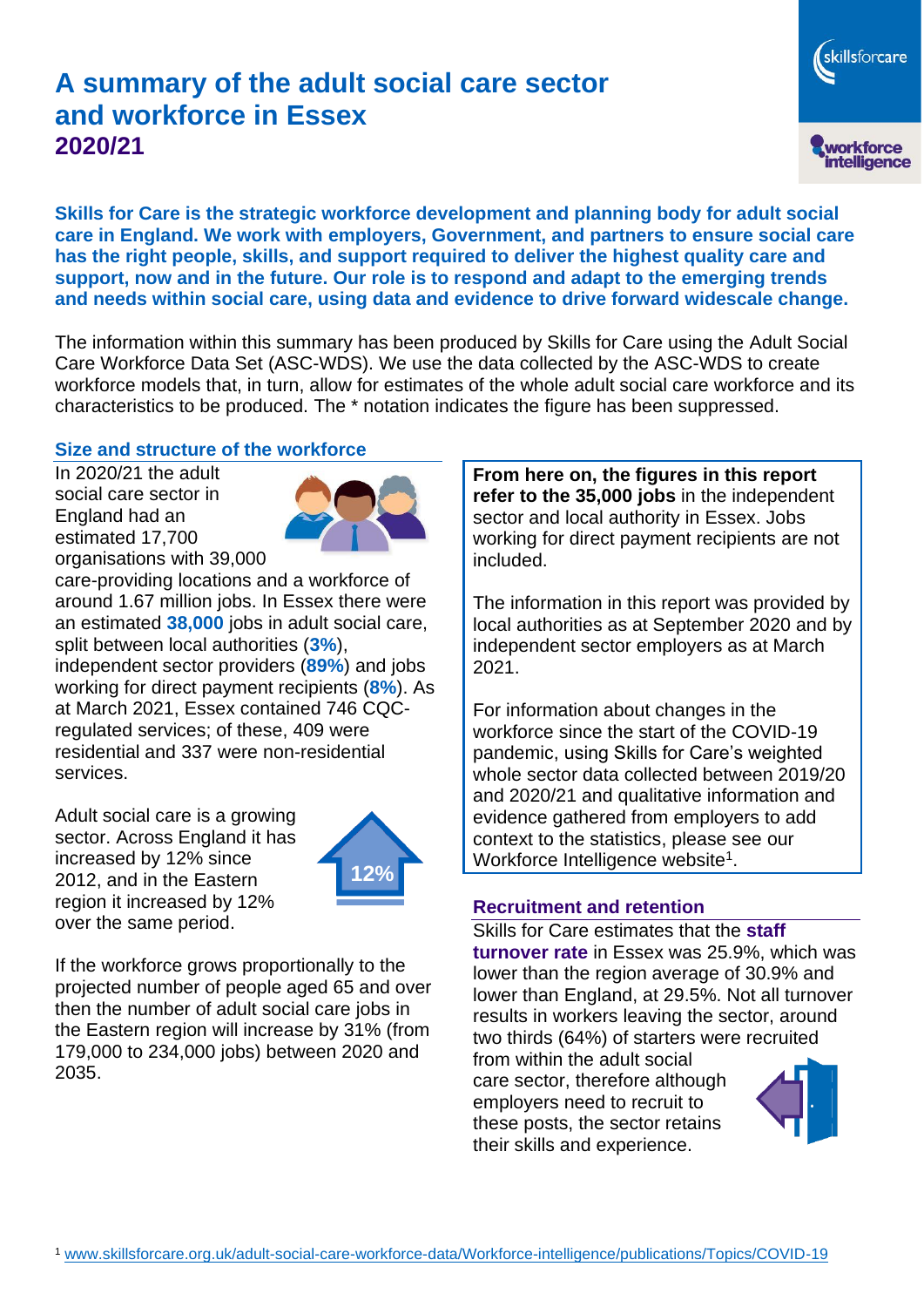Adult social care has an experienced 'core' of workers. Workers in Essex had on average **8.8 years of experience in the sector** and 81% of the workforce had been working in the sector for at least three years.

Using both workforce intelligence evidence and our links with employers and stakeholders across England, we know that recruitment and retention is one of the largest issues faced by employers. We have many resources and tools available to help, for example the 'Values-based recruitment and retention toolkit'<sup>2</sup> and 'Seeing potential: widen your talent pool'. <sup>3</sup> For more information please visit: [www.skillsforcare.org.uk/recruitment-retention](http://www.skillsforcare.org.uk/recruitment-retention)

#### **Employment information**

We estimate Essex had **35,000** adult social care jobs employed in the local authority and independent sectors. These included 2,600 managerial roles, 1,300 regulated professionals, 26,000 direct care (including 22,500 care workers), and 4,700 other-non-care proving roles.

The average number of **sickness days** taken in the last year in Essex was 8.7, (9.1 in Eastern and 9.5 across England). With an estimated directly employed workforce of 32,000, this would mean employers in Essex lost approximately **275,000 days to sickness in 2020/21**. In England levels of staff sickness have nearly doubled over the course of the pandemic between 2019/20 and 2020/21, in total around 6 million extra days were lost to sickness than in the year before.

Almost a third (28%) of the workforce in Essex were on zero-hours contracts. Over half (57%) of the workforce usually worked full-time hours and 43% were part-time.

### **Chart 1. Proportion of workers on zero hours contracts by area**

| England | 25%        |
|---------|------------|
| Eastern | <b>25%</b> |
| Essex   | 28%        |

### **Workforce demographics**

The majority (83%) of the workforce in Essex were female, and the average age was 44.3 years old. Workers aged 24 and



under made up 9% of the workforce and workers aged over 55 represented 28%. Given this age profile approximately 9,800 people will be reaching retirement age in the next 10 years.

Nationality varied by region, in England 83% of the workforce identified as British, while in the Eastern region this was 82%. An estimated 84% of the workforce in Essex identified as British, 7% identified as of an EU nationality and 9% a non-EU nationality, therefore there was a similar reliance on EU and non-EU workers.

### **Pay**



Table 1 shows the full-time equivalent annual or hourly pay rate of selected job roles in Essex (area), Eastern (region) and England. All figures

represent the independent sector as at March 2021, except social workers which represent the local authority sector as at September 2020. At the time of analysis, the National Living Wage was £8.72.

#### **Table 1. Average pay rate of selected job roles by area**

|                                 | England | Region  | Area    |
|---------------------------------|---------|---------|---------|
| Full-time equivalent annual pay |         |         |         |
| Social Worker <sup>t</sup>      | £37,100 | £34,500 | £35,900 |
| Registered nurse                | £33,600 | £33,000 | £33,700 |
| Hourly pay                      |         |         |         |
| National Living<br>Wage         | £8.72   | £8.72   | £8.72   |
| Senior care worker              | £10.00  | £10.02  | £9.96   |
| Care worker                     | £9.29   | £9.23   | £9.21   |
| Support and<br>outreach         | £9.53   | £9.37   | £9.21   |

†Local authority social workers only.

Please note that pay varies by sector, with local authority pay generally being higher than independent sector pay.

[www.skillsforcare.org.uk/vba](http://www.skillsforcare.org.uk/vba)